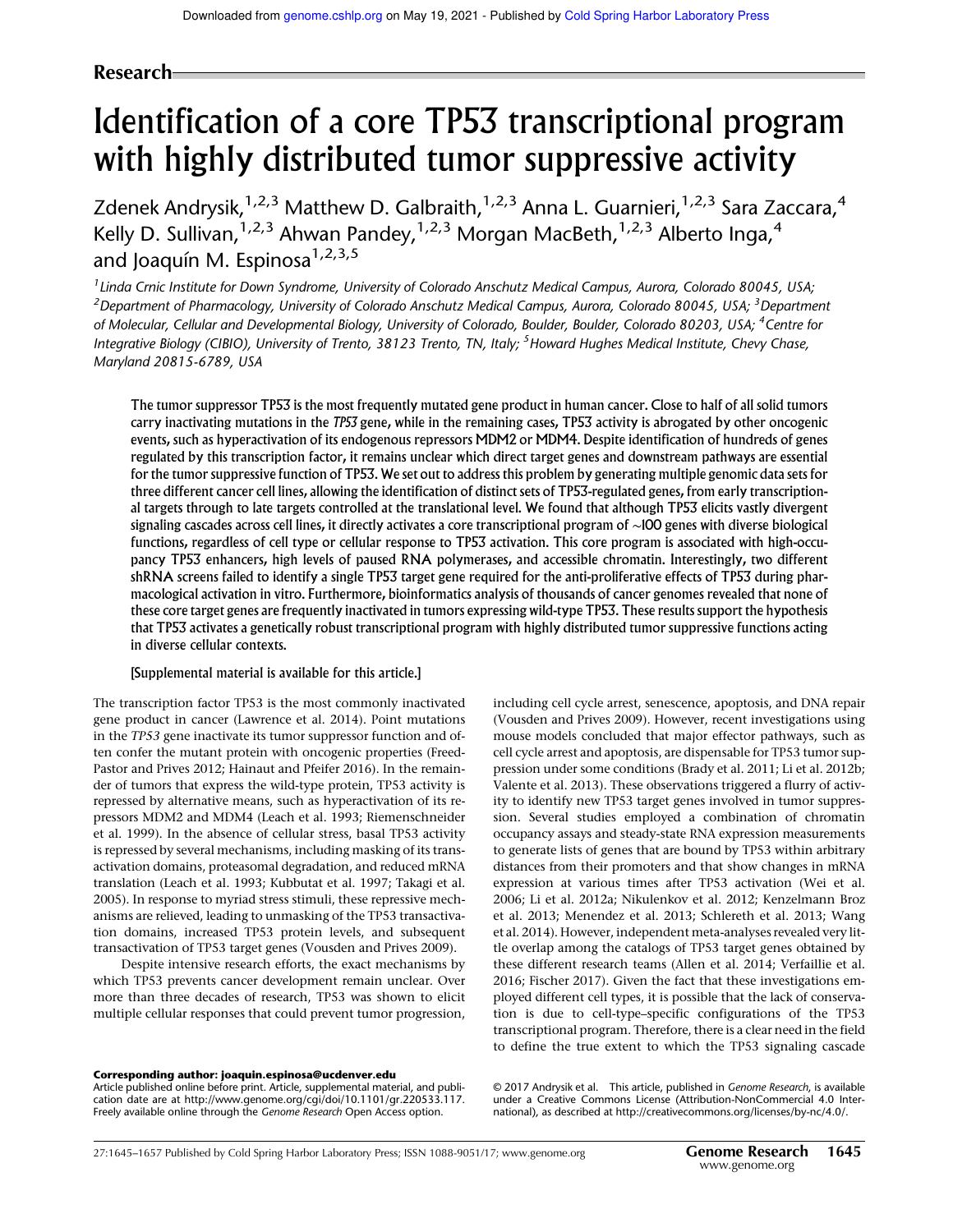varies across different cell types and to define the contribution of both core and cell-type–specific gene expression programs to tumor suppression.

Here, we report a comprehensive characterization of the TP53 signaling cascade in three cancer cell types of different origins in response to TP53 activation upon pharmacological inhibition of MDM2 with Nutlin-3. We measured TP53 chromatin binding by ChIP-seq, activity of RNA polymerases by GRO-seq, and both total and polysome-associated mRNAs by RNA-seq. Using these data, we identified distinct sets of genes whose expression is affected by TP53 activation, including early direct transcriptional targets, late targets with and without proximal TP53 binding, and genes subject to translational control upon TP53 activation. Our analyses revealed massive differences in the TP53 signaling cascade across cell types at multiple regulatory steps along the central dogma. However, we also uncovered a conserved core program composed of ∼100 direct target genes involved in diverse cellular pathways with potential tumor suppressive activities. Using shRNA screens to measure effects on cell proliferation and survival, with either a library targeting direct TP53 targets or a genome-wide library, we found that *TP53* itself was the only gene whose inactivation confers a significant selective advantage during Nutlin-3 treatment. Furthermore, these in vitro screening experiments led to the rapid selection for mutations in the *TP53* gene itself. Genomic analysis of thousands of patient samples across different cancer types revealed that none of the core target genes are individually inactivated at a high frequency in TP53 wild-type tumors. Altogether, our results demonstrate the existence of a core set of genes, directly activated by TP53 in widely different cellular contexts, with highly distributed tumor suppressive functions.

## Results

## Multi-omics analysis of the TP53 signaling cascade

To comprehensively define the signaling cascade initiated by TP53, we employed a multi-omics experimental pipeline to identify genes whose expression is regulated upon TP53 activation at various steps along the central dogma, from direct transcriptional targets to genes regulated at the translational level. We activated TP53 specifically with Nutlin-3, a small molecule inhibitor of the TP53-MDM2 interaction (Vassilev et al. 2004), which induces a global pattern of TP53 binding to chromatin similar to that induced by DNA damage (Verfaillie et al. 2016). We then measured genome-wide patterns of TP53 chromatin binding via ChIP-seq, direct TP53 transactivation of RNA polymerases via GRO-seq, and global impacts of TP53 activation on both mRNA abundance and translation by sequencing of total and polysomal RNA, respectively (Fig. 1A; Supplemental Files S1–S4).

We first employed this approach in HCT116 cells, a colorectal carcinoma cell line with a well-characterized wild-type TP53 response. The quality of these data sets is illustrated for the *CDKN1A* locus that encodes the cell cycle inhibitor CDKN1A (p21) (Fig. 1B), a canonical TP53 target gene (el-Deiry et al. 1993). ChIP-seq effectively identified TP53 binding at known upstream enhancers at −2.4 and −1.3 kb (el-Deiry et al. 1993); GROseq detected rapid up-regulation of RNA polymerase activity 1 h after Nutlin-3 treatment, even before obvious TP53 protein accumulation (Supplemental Fig. S1A); and RNA-seq detected increased levels of total and polysome-bound mRNA at 12 h (Fig. 1B), by which time TP53 and CDKN1A protein accumulation is apparent by Western blot (Supplemental Fig. S1A). The specificity of Nutlin3 for TP53 activation is demonstrated by the negligible changes in the global transcriptome detected in HCT116 TP53−/<sup>−</sup> cells (Supplemental Fig. S1B).

Using these data sets, we next defined four classes of genes regulated by TP53 (Fig. 1C; Supplemental File S5). We focused on genes corresponding to mRNAs with differential enrichment in polysomal fractions, as these are most likely to be translated and thus functionally relevant to TP53-dependent tumor suppression. First, among the 1202 mRNAs with increased levels at polysomes, 472 did not show a concurrent significant increase in total steady-state mRNA levels. We refer to these genes as "translational targets" (e.g., *CDNF*) (Fig. 1D). Second, of the remaining 730 mRNAs showing up-regulation in both total and polysome-associated mRNA levels at 12 h, 90 were transcriptionally induced at the 1-h time point as seen by GRO-seq. We refer to these as "early direct targets" (e.g., *CDKN1A*) (Fig. 1D). ChIP-seq confirmed that most early direct targets (77.8%) have a TP53 binding event within 25 kb of their transcriptional start site (TSS), a much greater fraction than for all genes (13.3%) (Fig. 1E). Third, we noted that the frequency of TP53 binding within 25 kb was also higher for many other genes up-regulated at the total and polysomal levels (33.9%), suggesting that GRO-seq analysis at 1 h may have excluded some direct targets activated at a later time point. Alternatively, differences in the sensitivity and statistical analysis of GRO-seq versus RNA-seq could explain why GRO-seq would not detect all direct targets. To partly address this issue, we analyzed the spatial distribution of TP53 binding events near the early direct targets, which showed that the frequency of TP53 peaks is significantly higher relative to the genome average only within 2.5 kb of the TSS (Fig. 1F). We therefore employed this 2.5-kb window to define "late targets with proximal TP53 binding," which are likely enriched for additional direct transcriptional targets (63 genes) (Fig. 1D), and "late targets without proximal TP53 binding," which are likely enriched for indirect transcriptional targets (573 genes, e.g., *PTAFR*) (Fig. 1D).

A similar exercise was performed for down-regulated RNAs, which led to identification of 537 "translationally repressed" genes and 1027 "late repression targets" (Fig. 1D). Analysis of TP53 binding revealed that neither of these two classes display a significantly higher fraction of TP53 occupancy within 25 kb of the TSS relative to all genes (Fig. 1E), with only 11 repressed genes having a TP53 binding peak within 2.5 kb of their TSS. This indicates that gene repression downstream from TP53 activation is almost exclusively indirect. Furthermore, GRO-seq identified only one gene (*MCM5*) whose lower RNA levels could be explained by decreased transcription.

Together, these results indicate that TP53 activation by Nutlin-3 leads to early direct transactivation of a relatively small number of genes, followed by a later wave of direct transactivation, and subsequent indirect effects across the transcriptome including activation, repression, and translational control.

## Cell-type–specific differences expand along the TP53 signaling cascade

Next, we investigated the extent of conservation and cell-type specificity of the TP53 signaling cascade by analyzing two additional cancer cell lines expressing wild-type TP53: MCF7 breast carcinoma cells and SJSA osteosarcoma cells. To provide a stringent test of TP53 network conservation and to maximize our ability to identify cell-type–specific TP53 programs, we chose cell types of different origins from HCT116, with different mutational spectra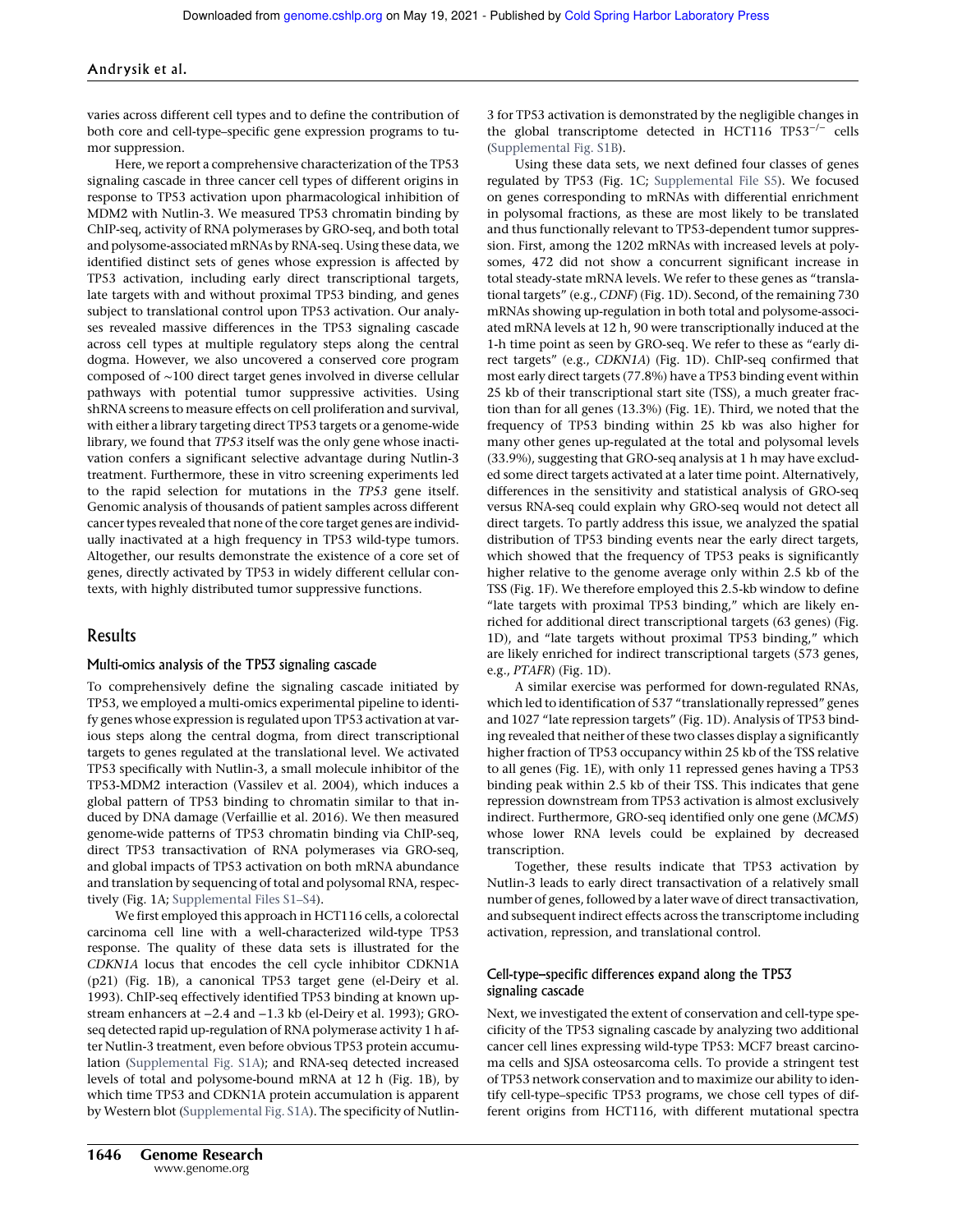

Figure 1. Multidimensional analysis of the TP53 network. (A) Schematic of the four data sets generated for identification of different classes of TP53-regulated genes. (B) Genome browser snapshots of the CDKN1A locus. HCT116 cells were treated with 10 µM Nutlin-3 or 0.2% DMSO (vehicle) for indicated times. (RPM/kb) Reads per million per kilobase, (TSS) transcription start site. (C) Summary of criteria used for classification of genes within the TP53 network. (D) Venn diagrams display the number of genes in each class following TP53 activation in HCT116 cells. Bubble plots show relative RPKM signals derived from GRO-seq and RNA-seq experiments for example genes regulated at different steps of the central dogma. See Supplemental Methods for details. (E) Pie charts show fractions of genes with a TP53 binding peak within 25 kb of the TSS in HCT116 cells. Asterisks indicate fractions where P < 0.01, using a  $\chi^2$  test with Yates' correction, compared to the "All genes" group. (F) Distribution of TP53 peaks within 25 kb of the TSS in 0.5-kb bins. Statistics:  $\chi^2$ with Yates' correction, P<0.01. See also Supplemental Figure S1 and Supplemental Files S1-S5.

(Supplemental Table S1 in Supplemental Material) and distinct responses to Nutlin-3 (Fig. 2A,B). Whereas all three cell types undergo cell cycle arrest at early time points of Nutlin-3 treatment (Supplemental Fig. S2A), they display varying degrees of apoptosis upon prolonged treatment, with SJSA cells showing the greatest loss of viability and highest apoptotic index (Fig. 2A). Furthermore, although the three cell types show equivalent TP53 stabilization and CDKN1A accumulation at 48 h, only SJSA cells show CASP3 activation, a measure of commitment to apoptosis (Fig. 2B). Note that SJSA cells harbor an *MDM2* amplification, which results in lower basal TP53 protein levels relative to HCT116 (high basal TP53) and MCF7 (intermediate basal TP53) cells (Supplemental Fig. S2B).

Our ChIP-seq and RNA-seq data are in agreement with recent meta-analyses of genomics data sets showing that TP53 binding is more conserved than mRNA signatures across different cell types (Supplemental Fig. S2C,D; Verfaillie et al. 2016; Fischer 2017), which indicates that much of the cell-type–specific regulation observed is not defined by TP53 binding. For example, whereas *BBC3* and *MDM2* are common direct targets associated with TP53 binding events in all three cell lines (Supplemental Fig. S3A), early direct targets such as *DDIT4*,*YBX3*, *NYNRIN*,*ZNF488*,*TRIM22*, and *PRKY* show cell-type–specific transactivation that cannot be explained by differential TP53 binding (Supplemental Fig. S3B–D). Our GRO-seq and polysomal RNA-seq data show that signaling differences expand along the central dogma (Supplemental Fig. S2E,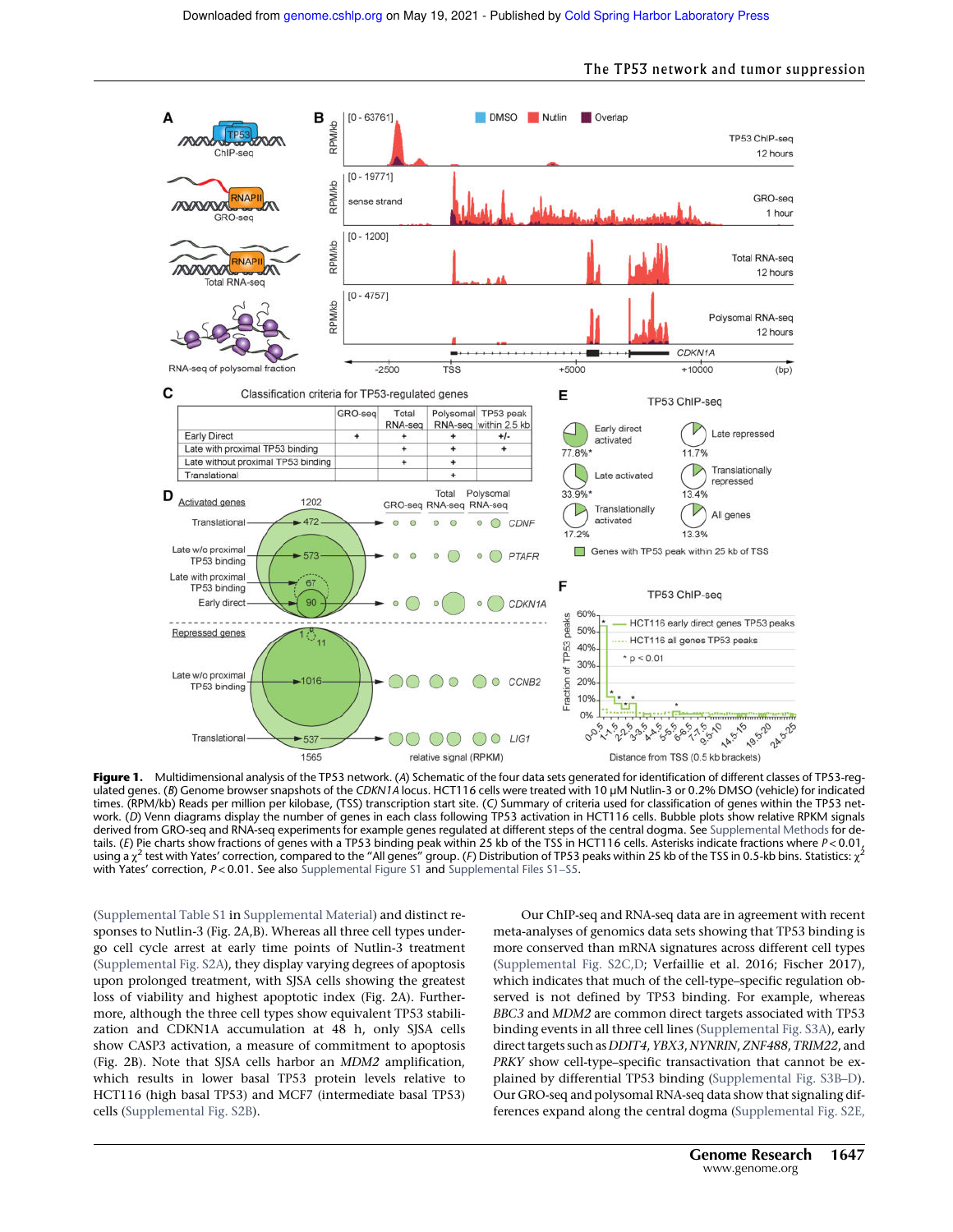

Figure 2. Cell-type–specific configurations of the TP53 signaling cascade. (A) Flow cytometric analysis of cellular viability (propidium iodide exclusion assay) and apoptosis (Annexin-V staining). Data points represent mean  $\pm$  SD of three independent experiments. (B) Western blots showing TP53 and CDKN1A accumulation in HCT116, MCF7, and SJSA cells treated with 10 µM Nutlin-3 for 48 h. Only SJSA cells show cleavage of PARP and CASP3. (C, D) Venn diagrams illustrate fractions of genes up- or down-regulated in response to TP53 activation in each cell type. (E) Box plots showing fold change distributions of polysome-associated mRNAs across each cell line for the indicated categories. Statistics: Mann-Whitney U test, P<0.01. See also Supplemental Figures S2 and S3, and Supplemental Files S1-S5.

F). Because our data sets were generated and analyzed in parallel under identical conditions, they reveal the massive impact of celltype–specific regulatory events acting subsequent to TP53 binding to chromatin. To confirm that these differences were not due to our choice of statistical and fold change cut-offs, we generated heat maps ranking each set of cell-type–specific ChIP peaks or genes according to the FDR-adjusted *P*-value, which showed that there are clear cell-type–specific differences in mean fold change across the three lines (Supplemental Fig. S2G). Furthermore, Spearman rank correlation analysis shows that the highest correlations are among the peaks or genes that are common across all three cell lines, while each of the cell-type–specific sets generally have lower correlations between cell lines (Supplemental Fig. S2H). This confirms that our intersection-based comparison of peaks and genes across cell lines reveals true qualitative and quantitative cell-type–specific differences in TP53 signaling.

Next, we classified genes regulated by TP53 in MCF7 and SJSA cells using the same criteria as for HCT116 cells. Interestingly, all three cell lines display similar overall configurations of the TP53 signaling cascade: a small number of early direct targets; larger numbers of late activated and repressed targets; and an intermediate number of translationally regulated genes (Fig. 2C). The patterns of TP53 binding to each gene class are conserved among cell types, with ∼80% of early direct targets having a binding event within 25 kb of the TSS (Supplemental Fig. S2I) and the highest fraction within 2.5 kb of the TSS (Supplemental Fig. S2J). The hallmarks of indirect gene repression are also conserved in MCF7 and SJSA cells, where a nonsignificant fraction of down-regulated genes are proximally bound by TP53 (Fig. 2C,D; Supplemental Fig. S2I). Of note, relative to HCT116, the number of early direct genes is lower in MCF7 and SJSA cells (76 and 52 genes, respectively) (Fig. 2C), which could be explained by the varying degree of basal TP53 available for immediate transactivation upon MDM2 inhibition (Supplemental Fig. S2B).

Analysis of the degree of cell-type specificity at each stage of the TP53 signaling cascade revealed that conservation is greatest among the early direct genes, with increasingly larger differences among the late and translationally regulated targets (Fig. 2D). For example, the three-way overlap in early direct targets is much greater (24.8%) than the overlap in the translationally activated targets (0.2%) (Fig. 2D). Thus, as the TP53 signaling cascade propagates from the nucleus to the ribosomes, the modifying effects of cell-type–specific regulators become increasingly evident. Of note, the late repression programs show more conservation (11.2%) than the late activation programs (3.6%–4.1%) (Fig. 2D), which could be explained by the fact that the repression programs are dominated by mRNAs associated with cell proliferation (Supplemental Fig. S2K; Allen et al. 2014; Fischer et al. 2014; Fischer 2017). We also observed a high degree of conservation among long noncoding RNAs (lncRNAs) regulated by TP53 in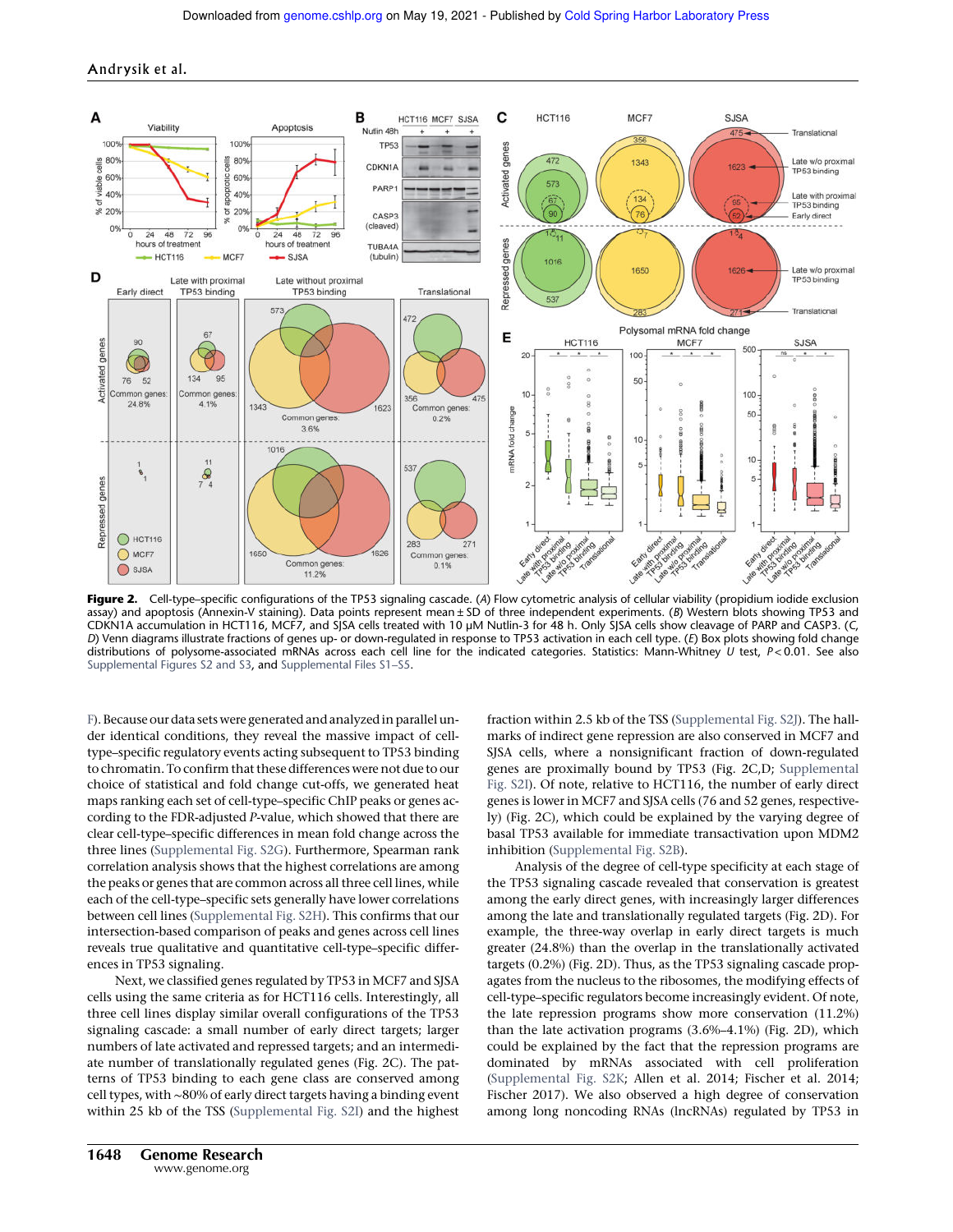each cell line (Supplemental Fig. S2L; Supplemental File S1). Finally, we noted that the impacts of the early direct, late, and translational programs are quantitatively different at the polysomal RNA level, whereby early direct targets display significantly greater Nutlin-3-induced changes than the late activated and translationally activated genes (Fig. 2E).

In sum, these results reveal a common pattern of the TP53 signaling cascade across cell types, defined by a small number of direct transactivation effects leading to a much greater number of indirect effects, with massive expansion of cell-type–specific regulation at each subsequent step of the central dogma.

## Early direct and late targets display differences in TP53 binding, RNA polymerase activity, and chromatin environment

Next, we sought to identify potential mechanisms that might explain differences in temporal activation between early direct targets and late targets with proximal binding, which are likely enriched for additional direct targets. First, we hypothesized that early direct targets are regulated by enhancers with greater TP53 occupancy. Indeed, in all three cell types, TP53 peaks associated with early direct targets display stronger enrichment relative to late targets with proximal binding, which in turn have stronger signals relative to all other TP53 peaks across the genome (Fig. 3A). However, TP53 enrichment is not an absolute discriminator, with many early targets being associated with low occupancy sites and vice versa (see also box and whisker plots in Supplemental Fig. S4A). Interestingly, TP53 peaks associated with the early direct targets are significantly closer to the TSS than those associated with late targets with proximal binding (Supplemental Fig. S4B). Next, we investigated if these enhancers exhibit differences in transcriptional activity, as defined by the production of enhancer-derived RNAs (eRNAs). Indeed, GRO-seq revealed that the TP53-responsive enhancers associated with early targets produce more eRNAs, both before and after Nutlin-3 treatment (Fig. 3B; Supplemental Fig. S4C). In turn, late targets with proximal binding produce more eRNAs on average than all other TP53 binding events across the genome.

Although the idea of RNA polymerase II holoenzyme pausing as a prerequisite for rapid gene activation is a subject of debate (Adelman et al. 2009; Lin et al. 2011), we tested for differences in pausing between early direct and late TP53 targets with proximal binding. Early direct targets tend to display higher "pausing indexes," indicative of greater occupancy by paused RNA polymerases at their promoters (Fig. 3C–E). Furthermore, analysis of ENCODE data for HCT116 and MCF7 cells shows that the TSSs of early direct genes are more sensitive to DNase I digestion and more strongly decorated with histone H3 lysine 4 trimethylation (H3K4me3) (Fig. 3F), two chromatin features that have been associated with rapid activation upon transcription factor binding (Guertin and Lis 2013). We also observed high levels of H3K36me3 within the gene body of early targets, a sign of higher basal transcriptional activity (Fig. 3F).

Altogether, these results indicate that early direct genes reside in chromatin environments that are more permissive to TP53 binding and/or transcriptional activation and suggest the existence of regulatory mechanisms that could influence the timing of activation among TP53 target genes in a cell-type–specific fashion.

## TP53 induces a core program of functionally diverse target genes across cell types

We reasoned that because TP53 exerts tumor suppressive activity in a wide variety of tissues, this important biological function could be mediated by a shared core set of TP53 target genes induced regardless of cellular context. We define this core program as genes that are early direct targets or late targets with proximal binding in at least one cell line and induced by Nutlin-3 (total RNA-seq FDR adjusted *P*-value < 0.05) in all three cell lines (103 genes in total) (Fig. 4A; Supplemental File S6). Of note, 75 of the 103 genes were detected by GRO-seq in at least one cell line, ∼20% were classified as early direct in one cell type but late target with proximal binding in another cell type (23 genes), and another ∼20% fell within the late target without a proximal binding category in one cell type (24 genes). This last group would include direct targets regulated by distal (>2.5 kb) enhancers.

Importantly, the core TP53 program includes genes involved in all major known effector pathways including cell cycle arrest, senescence, differentiation, DNA repair, metabolic control, and autophagy (Fig. 4B). Although the three cell types exhibit varying degrees of apoptosis in response to Nutlin-3 treatment, the core program includes many prominent pro-apoptotic genes (e.g., *BAX*, *BBC3*). This indicates that the core program alone is insufficient to specify cell fate choice in response to Nutlin-3. Even the core early direct program is multifunctional (Fig. 4B, underlined), suggesting that cell fate choice is not simply defined by temporal differences in the activation of cell cycle arrest versus apoptotic genes. Of note, the core program contains multiple genes per effector pathway (e.g., 10 genes involved in cell cycle arrest, 14 genes involved in apoptosis), which may allow for cooperative, distributed, and redundant actions of these genes, as well as 10 genes not previously identified as direct TP53 targets (Fig. 4B, asterisks; Supplemental File S6). Analysis of previously published data sets revealed that most genes in the core program are also induced by TP53 in additional cancer cell lines using different TP53 activating stimuli (Supplemental File S7), as well as in untransformed human cell lines (Supplemental Fig. S5B).

We next asked if there are any differences between core and cell-type–specific genes that might reflect or influence their regulation by TP53 across cell types. We noticed that the core program displays stronger induction of polysome-associated mRNAs relative to cell-type–specific direct targets (Fig. 4C), suggesting that the core program may have a greater impact on the proteome than cell-type–specific targets. Comparison of TP53 binding sites across the three cell types revealed conserved binding to high occupancy sites, while cell-type–specific peaks largely display lower occupancy (Fig. 4D). The low occupancy peaks are not likely to be ChIP-seq artifacts, as essentially all show increases in TP53 binding upon Nutlin-3 treatment (Supplemental Fig. S5C) and >80% contain known TP53 binding motifs under the peak (Supplemental Table S2 in Supplemental Material). Within this context, peaks associated with genes in the core program display stronger TP53 binding in all cell types, relative to those associated with celltype–specific direct targets (Fig. 4E). This indicates that TP53 can bind to a subset of specific enhancers across vastly different cell types, regardless of potential differences in chromatin landscapes, to activate a core multifunctional program. Analysis of ENCODE data for multiple transcription factors in HCT116 and MCF7 cell lines reveals that TP53 is unique in terms of shared binding sites and conservation of the underlying DNA sequence (Fig. 4F; Supplemental Fig. S5D,E). Unlike TP53, many transcription factors show distinct binding patterns and less apparent sequence specificity across cell lines. For example, both Serum Response Factor (SRF) and MAX display higher ratios of unique to shared peaks and differing underlying motifs in each cell line (Fig. 4F). Furthermore, TP53 binds to a much greater fraction of the total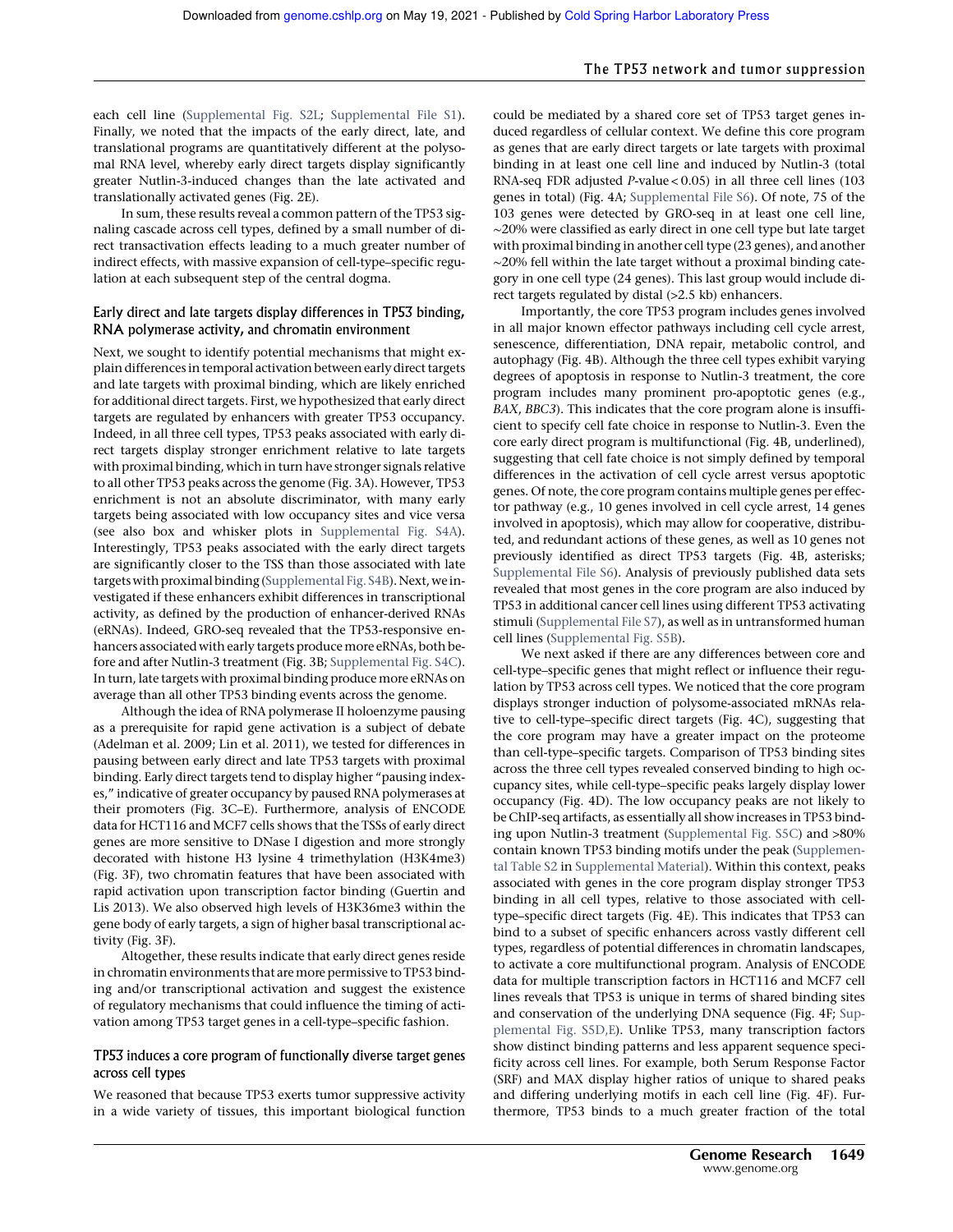![](_page_5_Figure_2.jpeg)

TP53 binding events within 25 kb of the transcription start site of early direct targets (magenta), late targets with proximal binding (turquoise), and all TP53 peaks across the genome (gray). Statistics: Mann-Whitney U test. (B) Metaprofiles of GRO-seq signals within 2.5 kb from the TP53 ChIP-seq peaks associated with genes in the indicated categories. Normalized read density represents GRO-seq reads per bp per 10 million mapped reads. (C) Cumulative distribution plots of RNA polymerase pausing indexes for transcriptionally active genes in the indicated categories in HCT116 cells. Statistics: Mann-Whitney U test. (D) Metagene profiles showing GRO-seq signal distribution at direct early versus late targets with proximal binding, in comparison to all transcriptionally active genes in vehicle (DMSO)-treated HCT116 cells. Normalized read density represents GRO-seq reads per bp per 10 million mapped reads, adjusted for gene length. (E) Heat maps displaying GRO-seq signals (sense strand only) at active early direct targets, late targets with proximal binding, and all active genes in vehicle-treated HCT116 cells. Normalized read density represents GRO-seq reads per bp per 10 million mapped reads, adjusted for gene length. (F) Metagene profiles and box and whisker plots of DNase I sensitivity, H3K4 trimethylation, and H3K36 trimethylation at early direct targets and late targets with proximal TP53 binding. Data obtained from the ENCODE project. Statistics: Mann-Whitney U test, P<0.01. See also Supplemental Figure S4.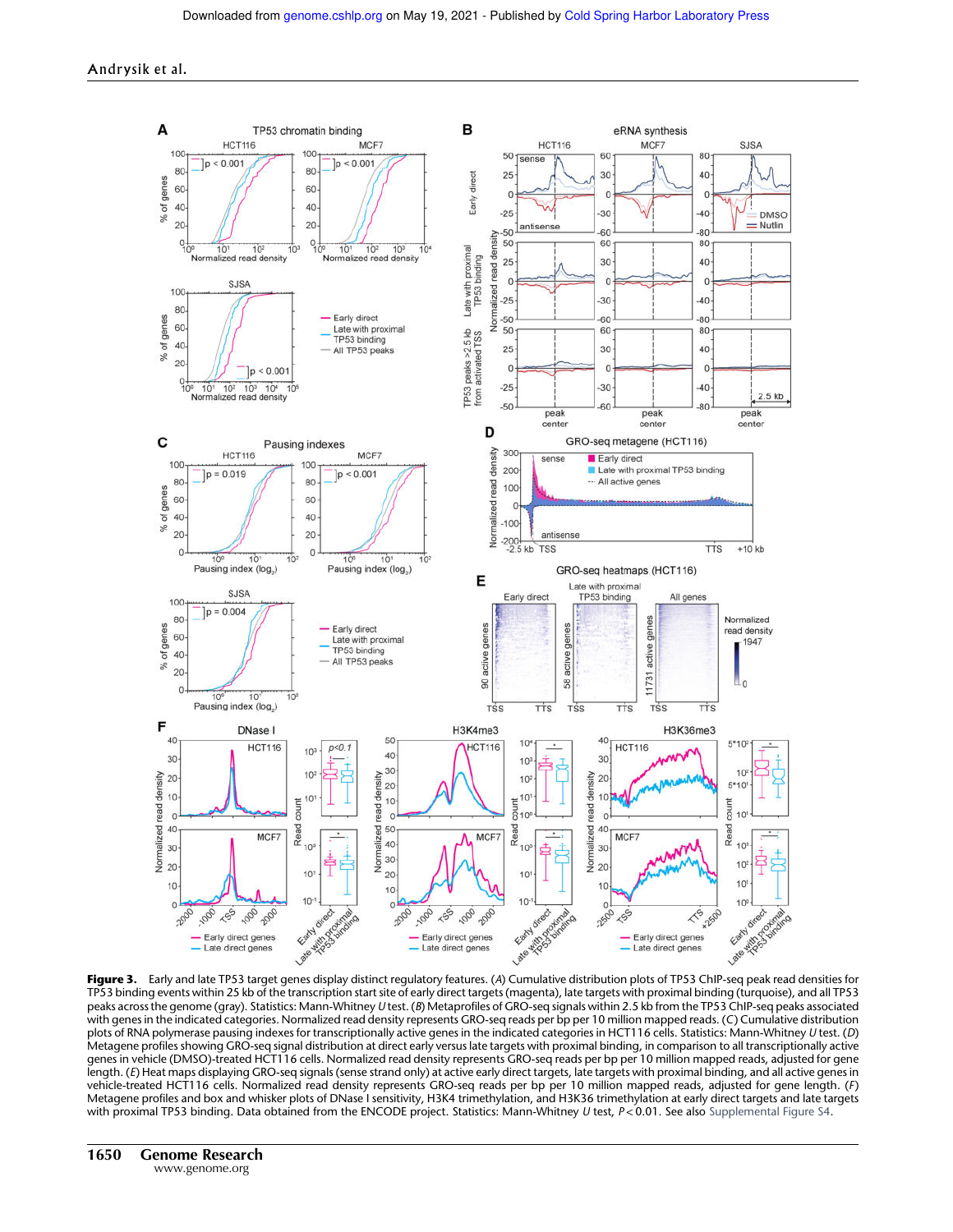![](_page_6_Figure_1.jpeg)

The TP53 network and tumor suppression

Figure 4. Identification of a core TP53 transcriptional program. (A) Upset plot showing conserved core TP53 target genes derived from the early direct and late target genes with and without proximal binding identified in HCT116, MCF7, and SJSA cells. (B) The core TP53 transcriptional program is composed of genes functioning in multiple effector pathways and genes of unknown function. Early direct target genes are underlined, previously unidentified targets are indicated with asterisks. (C) mRNA fold changes of core TP53 target genes versus cell-type–specific direct TP53 target genes (early direct and late targets with proximal binding combined). Statistics: Mann-Whitney U test,  $P < 0.01$ . (D) Scatter plots displaying normalized read densities for each TP53 ChIP-seq peak detected, for each pairwise comparison between cell lines. (E) Box and whisker plots showing normalized ChIP-seq read densities for TP53 peaks within 25 kb of the transcription start site of core TP53 target genes, compared to TP53 peaks associated with cell line-specific direct target genes. Statistics: Mann-Whitney U test,  $P < 0.01$ . (F) Venn diagrams comparing unique and overlapping (within a 100-bp window) transcription factor binding events in HCT116 versus MCF7 cells for TP53, SRF, and MAX. Bottom panels show the position weight matrices identified during de novo motif discovery for each cell line. See also Supplemental Figure S5 and Supplemental Files S6 and S7.

occurrences of the enriched motif across the genome than the other transcription factors (Supplemental Fig. S5E). Collectively, these results indicate that sequence specificity is a key determinant of TP53 binding across cell-type–specific chromatin landscapes, whereas other transcription factors may be more sensitive to availability of auxiliary factors and chromatin architecture.

Altogether, these results demonstrate the existence of a core TP53 transcriptional program comprising multiple effector pathways, driven by strong TP53 binding sites bound across different cell types, and which is activated regardless of cell fate choice.

## The anti-proliferative activity of TP53 is highly distributed among its target genes

Having identified TP53-regulated genes, both core and cell-type– specific, we embarked on a functional test of their contributions to TP53-dependent suppression of cell survival and proliferation upon Nutlin-3 treatment. We employed an RNAi-based screening strategy that allowed us to compare the effects of gene products rel-

ative to that of TP53 itself (Fig. 5A). First, we designed a custom library containing 3100 shRNAs targeting 331 TP53 target genes (p53TARGET library) (see Supplemental Material). This focused library contains shRNAs targeting genes directly regulated by TP53 identified in this study and additional known and putative direct targets compiled through literature searches. Second, we used a genome-wide library with ∼165,000 shRNAs targeting ∼20,000 genes, enabling us to test not only the contribution of indirect targets but also any other gene products outside the TP53 network (TRC library) (see Supplemental Material). We used both libraries to carry out positive selection screens in SJSA cells. Amplification of the *MDM2* locus in SJSA cells likely minimizes selection for other inactivating mutations within the TP53 program. Thus, the tumor suppressive activity of TP53 is mostly intact as evidenced by the fact that Nutlin-3 induces complete tumor regression in SJSA xenografts (Vassilev et al. 2004; Tovar et al. 2006).

Knockdown of genes required for the anti-proliferative activity of TP53 would be expected to block cell cycle arrest and/or apoptosis, leading to enrichment of the corresponding shRNA in the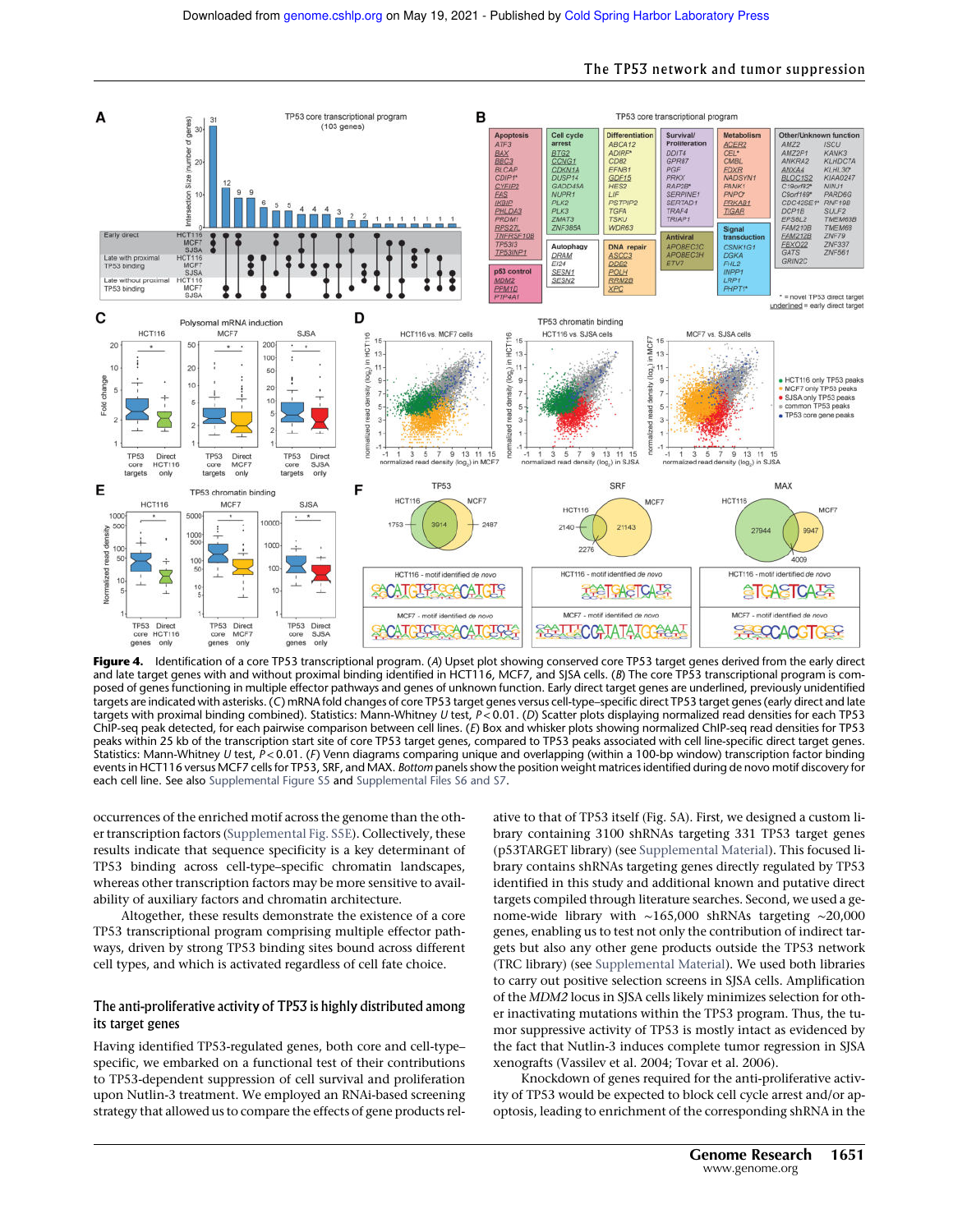![](_page_7_Figure_2.jpeg)

Figure 5. shRNA screens reveal that the anti-proliferative activity of TP53 is highly distributed among its target genes. (A) Schematic of experimental design. After library transduction, SJSA cells were propagated in culture to deplete cells carrying shRNAs targeting essential genes. SJSA cultures were then treated with Nutlin-3 or vehicle (DMSO) for 48 h, and surviving cells were then allowed to recover and propagate after drug removal. Two rounds of treatment and recovery were carried out before analysis of shRNA abundance. See Supplemental Methods for details. (B,C) Ranking of all genes targeted in each screen by median fold change (Nutlin-3/DMSO) of all shRNAs targeting each gene, from those showing strongest shRNA depletion to strongest shRNA enrichment. (D) Analysis of TP53 mutation status after multiple rounds of Nutlin-3 treatment and recovery as in A reveals the rapid appearance of inactivating mutations in the TP53 locus. (E) SJSA cells treated as in A become resistant to the apoptotic effects of Nutlin-3 after four rounds of treatment. After each round of recovery, cells were exposed to Nutlin-3 for 48 h and the fraction of apoptotic cells was measured by Annexin-V staining. See also Supplemental File S8.

Nutlin-3-treated cultures. After two rounds of treatment and recovery, we determined changes in shRNA abundance via next-generation sequencing (Fig. 5B,C; Supplemental File S8). Both screens revealed that *TP53* is the only gene for which multiple shRNAs were enriched in the Nutlin-3-treated populations. Surprisingly, even shRNAs targeting CDKN1A or BBC3, known mediators of cell cycle arrest and apoptosis, respectively, did not confer significant selective advantage in this setting. The lack of consistent enrichment of shRNAs targeting any gene other than *TP53* itself was not the result of a lack of coverage, because 97% of the shRNAs in our target library, and 90% of those in our genome-wide library, were present in the DMSO control samples. We considered increasing the number of treatment and recovery cycles to maximize our chances of identifying anti-proliferative genes. However, additional rounds of Nutlin-3 treatment led to the rapid enrichment of cells carrying mutant *TP53* alleles (Fig. 5D), concomitant with loss of the apoptotic phenotype (Fig. 5E). Many of these nonsynonymous mutations were at "hot-spot" mutation sites for which oncogenic "gain-of-function" has been described (C135, R248, R273), which could explain their rapid selection during multiple rounds of Nutlin-3 treatment.

Altogether, these results demonstrate that, in the context of these in vitro evolution experiments, the anti-proliferative effects of TP53 are highly distributed among its target genes.

## Core TP53 target genes are not frequently inactivated in wild-type TP53 tumors

Although our screens did not identify individual genes that are crucial for TP53 dependent anti-proliferative activity in vitro, this could be due to differences from the physiological context in which TP53 normally exerts its tumor-suppressive functions in the human body. We hypothesized that core TP53 target genes with consistent and essential functions in tumor suppression would be significantly inactivated in a variety of cancer types, with a tendency toward mutual exclusivity with *TP53* mutations. To test these ideas, we analyzed genomic data for 4429 samples from 19 different cancer types available through The Cancer Genome Atlas (TCGA, http:// cancergenome.nih.gov/) (Lawrence et al. 2014). We found that frequencies of nonsynonymous mutations for core TP53 target genes, as well as all direct TP53 target genes (defined here as all early direct targets plus late targets with proximal binding), are well below the mutation frequency for *TP53* itself, which was mutated in 36% of samples (Fig. 6A; Supplemental File S9). We sought to identify genes with mutation rates significantly  $(q<0.1)$  above background, accounting also for factors such

as gene length, chromatin state, and transcription rate, using MutSigCV (Lawrence et al. 2013). Expectedly, *TP53* was significantly mutated across all cancers and in most individual tumor types (Fig. 6B). Of the core genes, only *CDKN1A* had a mutation rate considered significant in a pan-cancer analysis (Fig. 6B; Supplemental File S9). In individual cancer types, only *CDKN1A*, *PPM1D*, and *TP53INP1* scored as significantly mutated in bladder urothelial carcinoma, papillary thyroid carcinoma, and pancreatic adenocarcinoma, respectively (Fig. 6B). None of the other core genes had mutation rates that were statistically significant, even those most frequently mutated (e.g., *LRP1*, *ABCA12*, *ASCC3*, *CYFIP2*) (Fig. 6A,B). Next, we asked whether mutations in any of the core genes tend to be mutually exclusive with *TP53* mutations in cancer types with sufficient sample numbers for wild-type and mutant *TP53*. Note that, consistent with the role of TP53 in DNA repair, *TP53* mutations correlate with higher overall mutation frequency and, consequently, a lower number of "significantly mutated genes" (SMGs) as detected by MutSigCV (Supplemental Fig. S6A). This exercise revealed that *CDKN1A* was the only core gene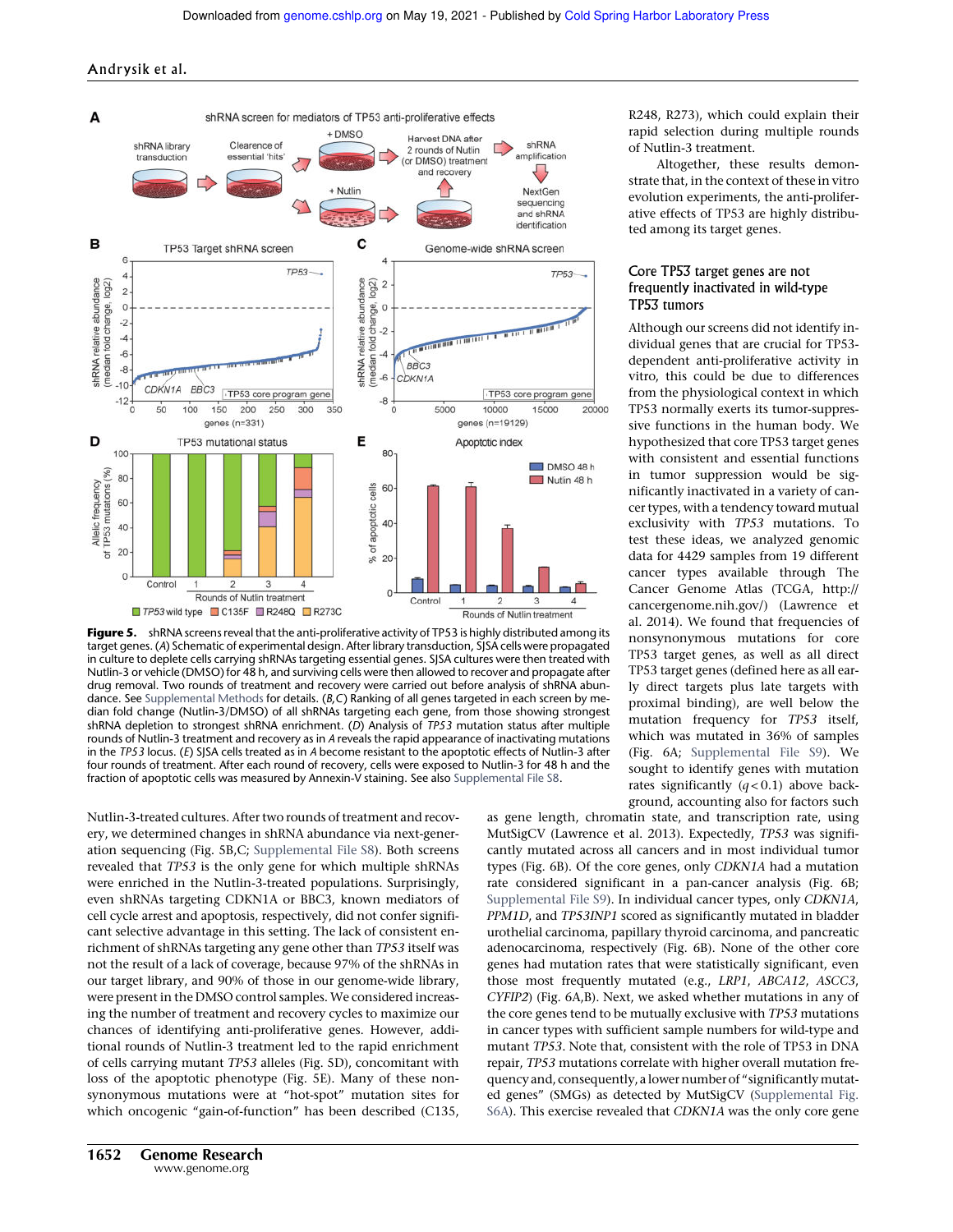![](_page_8_Figure_2.jpeg)

Figure 6. Select TP53 target genes are inactivated at low rates in human cancers expressing wild-type TP53. (A) Frequency of nonsilent mutations for TP53 core target genes, all direct TP53 target genes (early direct plus late targets with proximal binding), and all genes in the genome across 4429 tumor samples. (B) Significantly mutated genes (SMGs) in the TP53 core program identified by MutSigCV in pan-cancer and cancer-type–specific analyses. SMGs are ranked based first on q-values and then by mutation frequency. For the full list of SMGs, see Supplemental File S9. (C) SMG identification as in B dividing tumors based on their TP53 mutation status. Only tumor types with sufficient numbers in each group were analyzed. (D) Genome regions showing significant copy number losses identified with GISTIC 2.0  $(q< 0.01)$  in a pan-cancer analysis. Lost TP53 core target genes are highlighted in blue. The complete list of significantly lost regions can be found in Supplemental File S10. (E) Cumulative distribution plots for copy number loss frequencies identified with GISTIC 2.0 in a pan-cancer analysis. The size of each point (gene) reflects the significance of the loss (q-value). TP53 wild-type (green) and mutant (orange) tumors were analyzed and plotted separately. Genes highlighted in bold show a significant copy number loss (GISTIC 2.0,  $q < 0.01$ ). See also Supplemental Figure S6 and Supplemental Files S9, S10.

significantly mutated when segregating *TP53* wild-type from mutant tumors (Fig. 6C). In the pan-cancer analysis, the *CDKN1A* mutation rate was significant only in wild-type tumors and, while it was considered significant in bladder cancer regardless of *TP53* status, it ranked more highly in the tumors bearing wild-type *TP53* alleles (Fig. 6C; Supplemental Fig. S6B). This suggests that in some specific settings, *CDKN1A* mutations can decrease, in small measure, the selective pressure to inactivate *TP53*. The small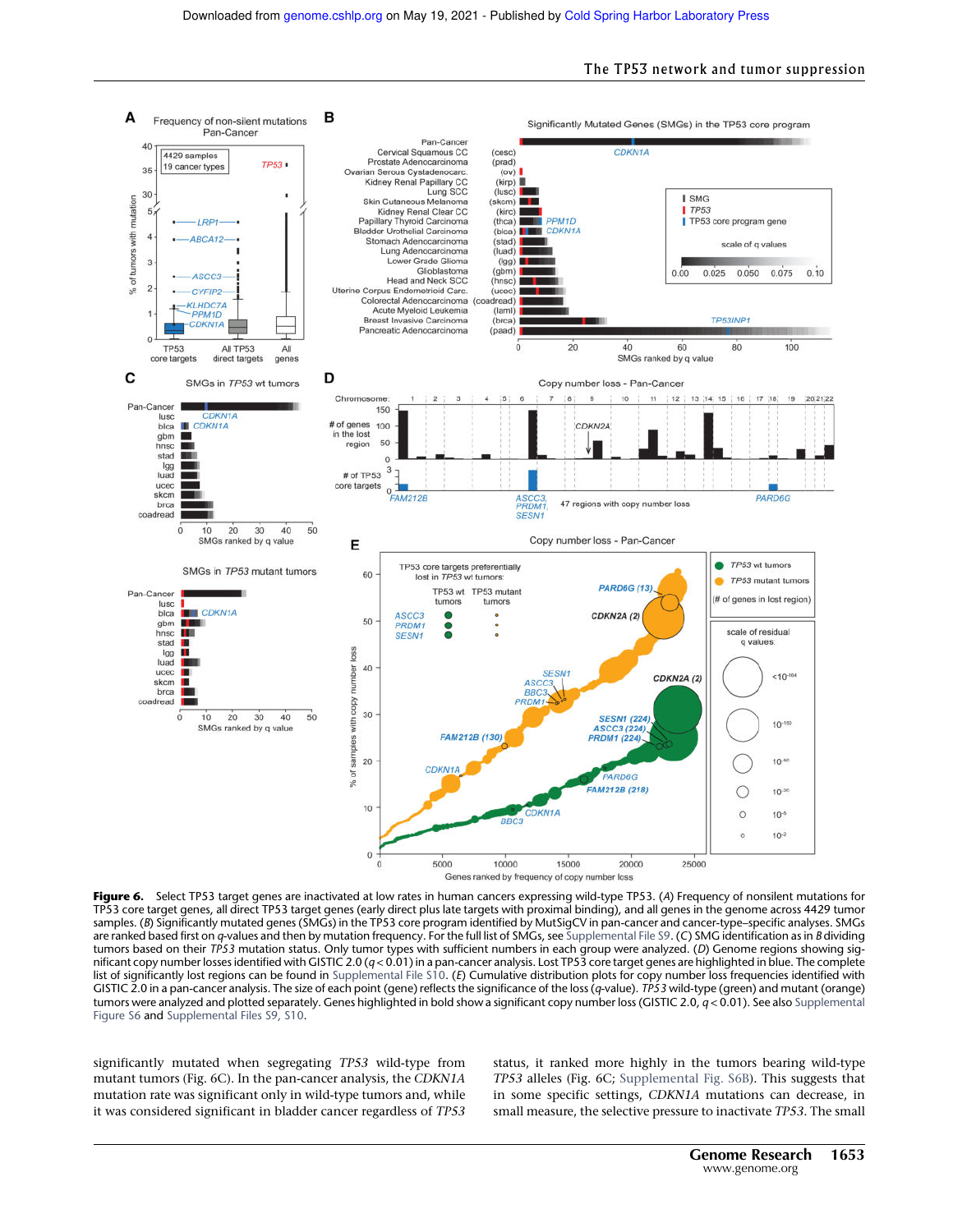number of *TP53* mutant samples for the tumor types in which *PPM1D* and *TP53INP1* are significantly mutated prevented a similar mutual exclusivity analysis. Altogether, our analyses of nonsilent mutations failed to identify a core target gene whose inactivation could consistently bypass the need for *TP53* mutation during cancer progression across diverse tissue types.

Next, we asked if core TP53 target genes are frequently inactivated by genomic deletion during tumor evolution. We analyzed TCGA samples with available copy-number variation (CNV) data using the GISTIC 2.0 software (Mermel et al. 2011). First, we carried out a pan-cancer analysis and found only five core target genes to be lost at a significant rate (*FAM212B*, *ASCC3*, *PRDM1*, *SESN1*, and *PARD6G*) (Fig. 6D; Supplemental File S10). However, these genes all reside within large, frequently deleted chromosomal regions containing many additional genes (Fig. 6D; Supplemental Fig. S6C), which contrasts with the deletion pattern of *CDKN2A*, a tumor suppressor locus located in a small region of Chromosome 9 that is frequently deleted (Fig. 6D,E). Despite this caveat, we repeated the CNV analysis, accounting for *TP53* status, to examine whether deletion of these core TP53 target loci was mutually exclusive with *TP53* mutation. Once again, we observed signs of greater genetic instability in *TP53* mutant tumors, which display more CNV across the genome (Supplemental Fig. S6D). Interestingly, we did find that *ASCC3*, *PRDM1*, and *SESN1* are more significantly and frequently deleted in *TP53* wild-type tumors (Fig. 6E; Supplemental Fig. S6D). This was not evident for *FAM212B* and *PARD6G*, or for *CDKN1A* and *BBC3*, which are not significantly lost, regardless of *TP53* status (Fig. 6E). Although it is possible to speculate that the loss of the region of Chromosome 6 containing *ASCC3*, *PRDM1*, and *SESN1* could contribute to tumor development, potentially bypassing—in a small measure—the need for *TP53* mutation during cancer evolution, the fact that this region contains 145 other genes prevents any definitive conclusion.

Finally, we performed the CNV analysis for individual tumor types, which revealed that several core target genes are significantly deleted in specific cancer types. For example, *TNFRSF10B* was significantly lost only in prostate adenocarcinomas and *HES2* only in kidney renal clear cell carcinoma (Supplemental Fig. S6E). When accounting for *TP53* status, we found additional core genes significantly deleted in both *TP53* wild-type and mutant tumors; however, this is always in large chromosomal regions with many other genes. For example, five core genes are located on a large region of Chromosome 11, containing >1200 genes, that is preferentially lost in *TP53* wild-type head and neck squamous cell carcinoma (HNSCC) (Supplemental Fig. S6F–I).

Altogether, our analyses of cancer genome data suggest that different core TP53 target genes make context-dependent, small fractional contributions to the overall tumor suppressive activity of TP53.

## Discussion

Despite decades of research, the identity of the tumor suppressive pathways governed by *TP53*, the most commonly inactivated gene in human cancer, remains a matter of debate. The transcriptional activator function of TP53 is clearly required for tumor suppression. Experimentally, point mutations inactivating the two N-terminal activation domains disrupt both target gene transactivation and tumor suppression (Brady et al. 2011), while in human cancers TP53 hotspot mutations impair DNA binding activity (Soussi et al. 2005). Therefore, much research has been devoted to the identification of direct TP53 target genes and downstream effector pathways mediating tumor suppression. To date, the overall result of these efforts is a vast collection of literature with many seemingly contradictory claims, whereby many genes or effector pathways have been reported as either critical or dispensable for tumor suppression. For example, in murine MYC-driven lymphoma models, depletion of the TP53 target gene *BBC3*/*PUMA* inhibits apoptosis and bypasses the requirement for *TP53* mutation during the development of the disease (Hemann et al. 2004). In contrast, *BBC3*/ *PUMA* is not required for tumor suppression in the context of murine thymic lymphomas (Valente et al. 2013). Similarly, two different reports employing *TP53* alleles defective for transactivation of pro-apoptotic genes concluded that TP53-dependent apoptosis is either required (Timofeev et al. 2013), or dispensable (Li et al. 2012b) for tumor suppression.

At least three scenarios could help explain these apparently contradictory findings. First, the most important TP53 target genes mediating tumor suppression may not have been identified yet. This potential gap in our knowledge has triggered many efforts to identify novel TP53-regulated genes and pathways, with various teams pointing to autophagy, ferroptosis, or metabolism as the key to understanding tumor suppression by TP53 (Vousden and Ryan 2009; Kenzelmann Broz et al. 2013; Jiang et al. 2015). Second, it is possible that different TP53 target genes and effector pathways mediate tumor suppression in differing contexts. Third, the tumor suppressive activity of TP53 may be genetically robust, as a result of functions that are distributed and/or redundant across its transcriptional program. Our results here support the latter two scenarios, which are not mutually exclusive. Our genomics data demonstrate that TP53 consistently activates a multifunctional gene expression program in cancer cell lines of different origin, engaging multiple effector pathways, regardless of context or cell fate choice. This gene expression program consists of a conserved set of core direct target genes embedded within a larger gene network that is regulated in a context-dependent fashion and that likely modulates the ultimate outcome of TP53 activation. Taken together, our data indicate that the contribution of individual TP53 target genes is highly distributed across a robust tumor suppressive network, a scenario where inactivating mutations in the *TP53* locus itself confers the strongest selective advantage during tumor evolution (Wagner 2005).

Due to the small sample size, our integrated analyses of multiple genomics data sets from three cancer cell lines may not be sufficient to distinguish between variation in gene expression due to cell and tumor type or heterogeneous cell lines. Nonetheless, our approach was sufficient to identify a core set of ∼100 shared TP53 target genes, most of which are also activated by other TP53-activating stimuli and in untransformed cells. Our ChIPseq data confirm previous studies indicating that TP53 binds to a common set of sites across cell types, regardless of chromatin context, and that most TP53 binding events do not result in transactivation of the nearest gene (Verfaillie et al. 2016; Fischer 2017). Furthermore, our results strongly support the notion that TP53 only directly activates transcription and that all repression downstream from TP53 activation is indirect, as suggested previously (Allen et al. 2014; Verfaillie et al. 2016; Fischer 2017; Tonelli et al. 2017). During the preparation of this manuscript, a metaanalysis of numerous TP53-related ChIP-seq and RNA-seq data sets was published (Fischer 2017) that agrees with our findings that TP53 is solely an activator and that the core TP53 response contains genes involved in multiple pathways, including apoptosis and cell cycle arrest. In addition, our multi-omics approach revealed thousands of gene expression changes caused by TP53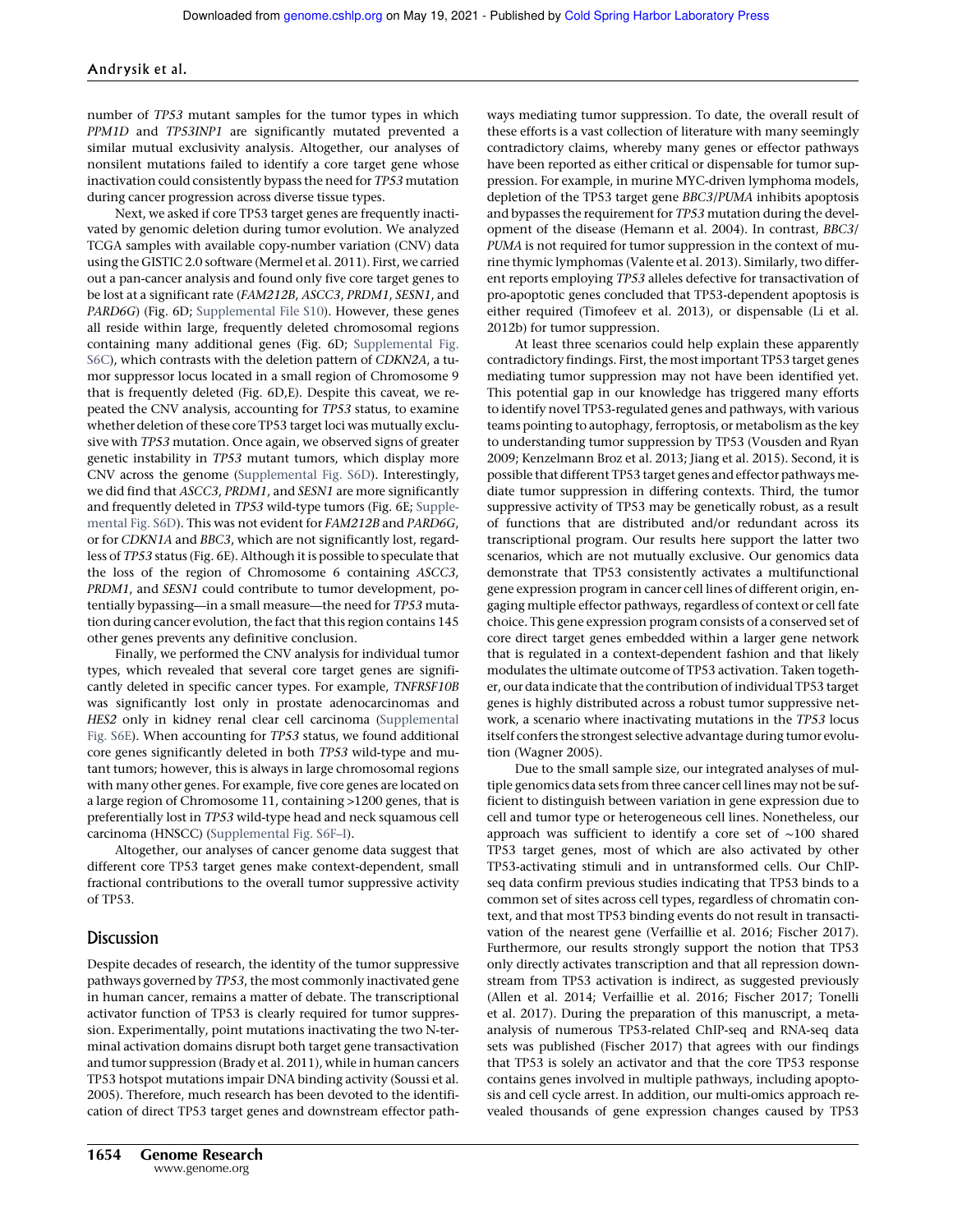activation, including the identification of many previously uncharacterized direct targets, some of which have undefined biological functions. Moreover, our results pave the way for future studies to define how TP53 signaling is expanded—in a celltype–specific fashion—at the indirect and translational levels.

Our results also contribute to our understanding of the mechanisms of cell fate choice upon TP53 activation. It is well established that most cell types undergo cell cycle arrest in response to Nutlin-3 treatment (Tovar et al. 2006). In our experimental system, all three cell lines undergo cell cycle arrest, yet only SJSA cells exhibit a strong apoptotic response. Importantly, the core program contains many potent pro-apoptotic genes, whose induction is clearly insufficient to trigger apoptosis in HCT116 and MCF7 cells. This implies that indirect targets or factors outside the TP53 program play an important role in cell fate choice. For example, we found that factors outside the TP53 program in HCT116 cells can suppress apoptosis (Sullivan et al. 2012) and that engagement of the extrinsic apoptotic pathway is required to elicit cell death during TP53 activation with genotoxic agents (Henry et al. 2012). Our shRNA screens in SJSA cells indicate that no single gene, other than *TP53* itself, is required for a robust apoptotic response in vitro. Although it remains possible that the situation differs in vivo, we found scant evidence of significant rates of mutation for any core TP53 target gene in TCGA data. Our results agree with a similar screen in which *TP53* was the top hit and all core genes failed to score as required for Nutlin-3-induced cytotoxicity in MCF7 cells (Brummelkamp et al. 2006).

Finally, the multi-omics approach described here should be useful for understanding cell-type–specific signaling cascades governed by other master transcription factors. To what degree are the features revealed for the TP53 signaling cascade applicable to other ubiquitous transcription factors? In this regard, it is our sincere hope that our work will inspire similar analyses for other transcriptional regulators of biomedical importance, to advance our understanding of context-dependent gene expression control mechanisms, and eventually enable strategies for therapeutic manipulation of their activity in the clinical setting.

## Methods

## Cell culture

HCT116, MCF7, and SJSA cells were cultivated in McCoy's, DMEM, or RPMI media, respectively (Gibco, Thermo Fisher Scientific). Media were supplemented with 10% fetal bovine serum (Sigma-Aldrich) and 1% antibiotic-antimycotic solution (Life Technologies, Thermo Fisher Scientific). All cells were plated at indicated densities 24 h before treatment and cultivated under a humidified atmosphere with 5%  $CO<sub>2</sub>$  at 37°C. Nutlin-3 was purchased from Cayman Chemical.

## Cell viability, apoptosis, and BrdU incorporation assays

Viability of cells was assessed by propidium iodide (PI) exclusion assay. Briefly, cells were plated at a uniform density  $(2 \times 10^4$ cells/cm<sup>2</sup>) and after 24 h exposed to either DMSO (0.2%) or 10 µM Nutlin-3. Cells were harvested at indicated times by trypsinization and labeled with PI (1 µg/mL) for flow cytometric analysis (Accuri C6, Becton Dickinson). Collected samples contained at least  $10^5$  cells and PI-negative cells were identified as viable. The fraction of apoptotic cells was determined by Annexin-V binding assay as previously described (Gomes et al. 2006). Cells cultivated and treated as described above were harvested by trypsinization

and resuspended in Annexin-V binding buffer (10 mM HEPES pH 7.4, 140 mM NaCl, 2.5 mM  $CaCl<sub>2</sub>$ ) and labeled with Annexin-V-FITC (Invitrogen) and PI (10 µg/mL) for 15 min in the dark, before analysis by flow cytometry. Cellular proliferation was measured indirectly by BrdU incorporation rate. One hour prior to harvest, 1 µg/mL of BrdU was added to the culture medium. Trypsinized cells were fixed in 70% ethanol overnight. DNA denaturation was performed in 2 M HCl with 0.5% Triton X-100 at 37°C for 10 min. After neutralization with 0.1 M NaBO<sub>4</sub>, cells were labeled with anti-BrdU antibody (sc-51514, Santa Cruz Biotechnology), stained with Alexa-488-labeled secondary antibody (A21202, Life Technologies/Invitrogen), and analyzed by flow cytometry. Data represent average numbers of BrdU positive cells from three independent experiments (each run in duplicate).

## Western blotting

Cells were washed twice with cold PBS and lysed in SDS buffer (1% SDS, 0.1 M Tris pH 7.4, 10% glycerol) supplemented with protease inhibitors. Lysates were sonicated and heated at 95°C for 5min. The total protein content was normalized, and samples were resolved by standard SDS-PAGE. After Western transfer, PVDF membranes were incubated with the following antibodies: TP53 (OP43 – DO1, Calbiochem), CDKN1A (sc-817, Santa Cruz Biotechnology), PARP (SA250, Enzo), CASP3 (#9661, Cell Signaling Technology), and TUBA4/tubulin (T9026, Sigma-Aldrich). After incubation with HRP-labeled secondary antibodies (Santa Cruz Biotechnology), proteins were visualized by enhanced chemiluminescence using an LAS4000 digital imaging system (GE Healthcare).

## ChIP-seq

ChIP was performed as described before (Galbraith et al. 2013) and described in detail in the Supplemental Methods. Briefly, after drug or vehicle treatment, cells were cross-linked using 1% formaldehyde, washed twice with cold PBS, lysed in RIPA buffer, and cell lysates sonicated. Following immunoprecipitation with anti-TP53 antibody, immune complexes were washed, bound proteins eluted, and cross-linking reversed prior to DNA purification. Sequencing libraries were prepared using Illumina's TruSeq ChIP Library Preparation kit, and barcoded libraries sequenced on an Illumina HiSeq2000 instrument.

## GRO-seq

Both nuclear run-on and sequencing library preparation were carried out using a modified protocol described by Wang et al. (2011) and are described in detail in the Supplemental Methods. Briefly, after drug or vehicle treatment, cells were harvested in hypotonic lysis buffer before nuclei preparation. Nuclear run-on was performed in the presence of Br-UTP for 5 min before RNA extraction and base hydrolysis. BrU-containing RNA was purified using anti-BrdU agarose beads, phosphorylated with T4 PNK, and subjected to polyadenylation and reverse transcription reactions. cDNA was subjected to circularization by ssDNA circular ligase. ssDNA was then used for preparation of next generation sequencing libraries and sequencing using an Illumina HiSeq2000 instrument.

## RNA-seq

Polysomal fractions were prepared as described previously (Zaccara et al. 2014). Total RNA was extracted using TRI Reagent, according to the manufacturer's instructions. PolyA+ RNA was purified using the Dynabeads mRNA DIRECT Micro Purification Kit (Life Technologies). Libraries for Ion Torrent sequencing were prepared using the Ion Total RNAseq v2 kit (Life Technologies). Ion Torrent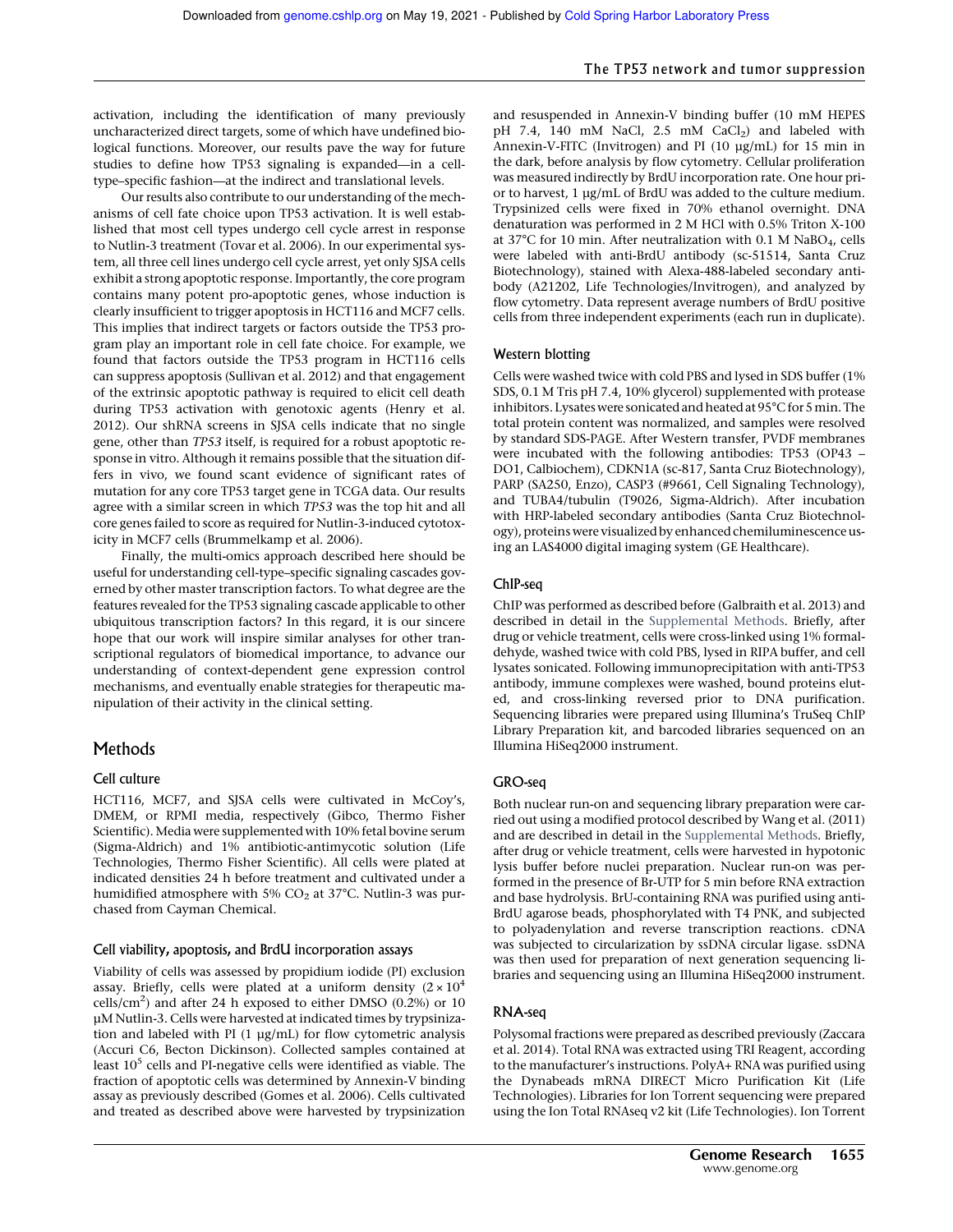template preparation was carried out using the Ion PI Template OT2 200 kit v2 and sequenced in an Ion Torrent Proton instrument. See Supplemental Methods for details.

## shRNA screens

shRNA libraries were acquired from the Functional Genomics Facility at the University of Colorado (see Supplemental Methods for details). Libraries were packaged into lentiviral particles using HEK293FT cells, and target cells transduced and selected with puromycin. After 1 wk, transduced cells were treated with either 0.2% DMSO or 10 µM Nutlin-3 for 48 h and allowed to recover. After a second round of treatment and recovery, genomic DNA was extracted and used in PCR reactions to amplify shRNA cassettes. shRNA libraries were prepared as described in the Supplemental Methods before sequencing using an Illumina HiSeq 2000 instrument.

#### Data access

All sequencing data from this study have been submitted to the NCBI Gene Expression Omnibus (GEO; http://www.ncbi.nlm. nih.gov/geo/) under accession number GSE86222. For previously published data sets, see Supplemental Table S3 in the Supplemental Material.

## Acknowledgments

We thank Mary Allen, Robin Dowell, and W. Lee Kraus for initial assistance with the GRO-seq protocol and data analysis, Claire Bensard and Rose Byrne for preparation of the p53TARGET shRNA library, Jean-Luc Fraikin for early work with SJSA cells, Eliana Gomez for troubleshooting PCR amplification of shRNA cassettes, Steve Harris for helpful discussions, and Ryan Henry and Molishree Joshi at the Functional Genomics Facility for support with shRNA experiments. This study was supported primarily by National Institutes of Health (NIH) grant R01 CA117907 to J.M.E. Additional support was provided by National Science Foundation (NSF) grants MCB-1243522/MCB-1627615 to J.M.E., NIH grant 1F32CA199716-01 to A.L.G., and the Mary Miller & Charlotte Fonfara-LaRose Down Syndrome & Leukemia Research Fund. The Howard Hughes Medical Institute supported this work through an Early Career Award to J.M.E. between 2009 and 2015. The Functional Genomics Facility at the University of Colorado Cancer Center is supported by the NIH, National Cancer Institute (NCI) grant P30 CA046934.

*Author contributions:* Z.A. designed and performed experiments, analyzed data, and cowrote the manuscript. M.D.G. designed and performed RNA-seq experiments, interpreted and analyzed data, and cowrote the manuscript. A.L.G. performed shRNA screens. S.Z. performed polysomal RNA purification and RNA-seq. A.P. performed most bioinformatics analyses. M.M. performed quantitative analysis of TP53 expression. K.D.S. developed protocols for shRNA screens and data analysis. A.I. contributed to experimental design and data interpretation. J.M.E. conceived and designed experiments, interpreted data, and cowrote the manuscript.

## References

- Adelman K, Kennedy MA, Nechaev S, Gilchrist DA, Muse GW, Chinenov Y, Rogatsky I. 2009. Immediate mediators of the inflammatory response are poised for gene activation through RNA polymerase II stalling. *Proc Natl Acad Sci* 106: 18207–18212.
- Allen MA, Andrysik Z, Dengler VL, Mellert HS, Guarnieri A, Freeman JA, Sullivan KD, Galbraith MD, Luo X, Kraus WL, et al. 2014. Global analy-

sis of p53-regulated transcription identifies its direct targets and unexpected regulatory mechanisms. *eLife* 3: e02200.

- Brady CA, Jiang D, Mello SS, Johnson TM, Jarvis LA, Kozak MM, Kenzelmann Broz D, Basak S, Park EJ, McLaughlin ME, et al. 2011. Distinct p53 transcriptional programs dictate acute DNA-damage responses and tumor suppression. *Cell* 145: 571–583.
- Brummelkamp TR, Fabius AW, Mullenders J, Madiredjo M, Velds A, Kerkhoven RM, Bernards R, Beijersbergen RL. 2006. An shRNA barcode screen provides insight into cancer cell vulnerability to MDM2 inhibitors. *Nat Chem Biol* 2: 202–206.
- el-Deiry WS, Tokino T, Velculescu VE, Levy DB, Parsons R, Trent JM, Lin D, Mercer WE, Kinzler KW, Vogelstein B. 1993. WAF1, a potential mediator of p53 tumor suppression. *Cell* 75: 817–825.
- Fischer M. 2017. Census and evaluation of p53 target genes. *Oncogene* 36: 3943–3956.
- Fischer M, Steiner L, Engeland K. 2014. The transcription factor p53: not a repressor, solely an activator. *Cell Cycle* 13: 3037–3058.
- Freed-Pastor WA, Prives C. 2012. Mutant p53: one name, many proteins. *Genes Dev* 26: 1268–1286.
- Galbraith MD, Allen MA, Bensard CL, Wang X, Schwinn MK, Qin B, Long HW, Daniels DL, Hahn WC, Dowell RD, et al. 2013. HIF1A employs CDK8-mediator to stimulate RNAPII elongation in response to hypoxia. *Cell* 153: 1327–1339.
- Gomes NP, Bjerke G, Llorente B, Szostek SA, Emerson BM, Espinosa JM. 2006. Gene-specific requirement for P-TEFb activity and RNA polymerase II phosphorylation within the p53 transcriptional program. *Genes Dev* 20: 601–612.
- Guertin MJ, Lis JT. 2013. Mechanisms by which transcription factors gain access to target sequence elements in chromatin. *Curr Opin Genet Dev* 23: 116–123.
- Hainaut P, Pfeifer GP. 2016. Somatic TP53 mutations in the era of genome sequencing. *Cold Spring Harb Perspect Med* 6: a026179.
- Hemann MT, Zilfou JT, Zhao Z, Burgess DJ, Hannon GJ, Lowe SW. 2004. Suppression of tumorigenesis by the p53 target PUMA. *Proc Natl Acad Sci* 101: 9333–9338.
- Henry RE, Andrysik Z, Paris R, Galbraith MD, Espinosa JM. 2012. A DR4: tBID axis drives the p53 apoptotic response by promoting oligomerization of poised BAX. *EMBO J* 31: 1266–1278.
- Jiang L, Kon N, Li T, Wang SJ, Su T, Hibshoosh H, Baer R, Gu W. 2015. Ferroptosis as a p53-mediated activity during tumour suppression. *Nature* 520: 57–62.
- Kenzelmann Broz D, Spano Mello S, Bieging KT, Jiang D, Dusek RL, Brady CA, Sidow A, Attardi LD. 2013. Global genomic profiling reveals an extensive p53-regulated autophagy program contributing to key p53 responses. *Genes Dev* 27: 1016–1031.
- Kubbutat MH, Jones SN, Vousden KH. 1997. Regulation of p53 stability by Mdm2. *Nature* 387: 299–303.
- Lawrence MS, Stojanov P, Polak P, Kryukov GV, Cibulskis K, Sivachenko A, Carter SL, Stewart C, Mermel CH, Roberts SA, et al. 2013. Mutational heterogeneity in cancer and the search for new cancer-associated genes. *Nature* 499: 214–218.
- Lawrence MS, Stojanov P, Mermel CH, Robinson JT, Garraway LA, Golub TR, Meyerson M, Gabriel SB, Lander ES, Getz G. 2014. Discovery and saturation analysis of cancer genes across 21 tumour types. *Nature* 505: 495–501.
- Leach FS, Tokino T, Meltzer P, Burrell M, Oliner JD, Smith S, Hill DE, Sidransky D, Kinzler KW, Vogelstein B. 1993. p53 Mutation and MDM2 amplification in human soft tissue sarcomas. *Cancer Res* 53: 2231–2234.
- Li M, He Y, Dubois W, Wu X, Shi J, Huang J. 2012a. Distinct regulatory mechanisms and functions for p53-activated and p53-repressed DNA damage response genes in embryonic stem cells. *Mol Cell* 46: 30–42.
- Li T, Kon N, Jiang L, Tan M, Ludwig T, Zhao Y, Baer R, Gu W. 2012b. Tumor suppression in the absence of p53-mediated cell-cycle arrest, apoptosis, and senescence. *Cell* 149: 1269–1283.
- Lin C, Garrett AS, De Kumar B, Smith ER, Gogol M, Seidel C, Krumlauf R, Shilatifard A. 2011. Dynamic transcriptional events in embryonic stem cells mediated by the super elongation complex (SEC). *Genes Dev* 25: 1486–1498.
- Menendez D, Nguyen TA, Freudenberg JM, Mathew VJ, Anderson CW, Jothi R, Resnick MA. 2013. Diverse stresses dramatically alter genome-wide p53 binding and transactivation landscape in human cancer cells. *Nucleic Acids Res* 41: 7286–7301.
- Mermel CH, Schumacher SE, Hill B, Meyerson ML, Beroukhim R, Getz G. 2011. GISTIC2.0 facilitates sensitive and confident localization of the targets of focal somatic copy-number alteration in human cancers. *Genome Biol* 12: R41.
- Nikulenkov F, Spinnler C, Li H, Tonelli C, Shi Y, Turunen M, Kivioja T, Ignatiev I, Kel A, Taipale J, et al. 2012. Insights into p53 transcriptional function via genome-wide chromatin occupancy and gene expression analysis. *Cell Death Differ* 19: 1992–2002.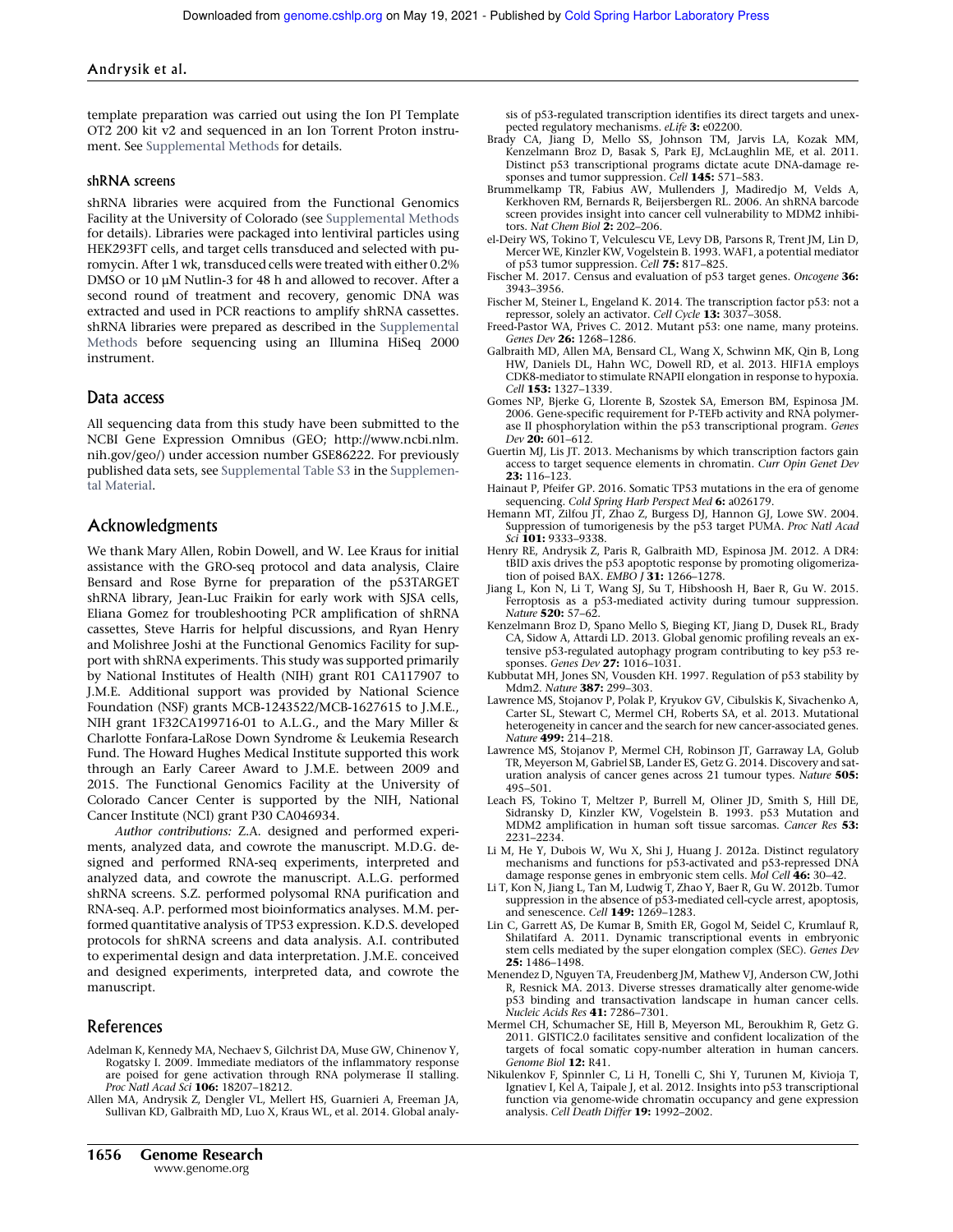- Riemenschneider MJ, Buschges R, Wolter M, Reifenberger J, Bostrom J, Kraus JA, Schlegel U, Reifenberger G. 1999. Amplification and overexpression of the MDM4 (MDMX) gene from 1q32 in a subset of malignant gliomas without TP53 mutation or MDM2 amplification. *Cancer Res* 59: 6091–6096.
- Schlereth K, Heyl C, Krampitz AM, Mernberger M, Finkernagel F, Scharfe M, Jarek M, Leich E, Rosenwald A, Stiewe T. 2013. Characterization of the p53 cistrome—DNA binding cooperativity dissects p53's tumor suppressor functions. *PLoS Genet* 9: e1003726.
- Soussi T, Kato S, Levy PP, Ishioka C. 2005. Reassessment of the TP53 mutation database in human disease by data mining with a library of TP53 missense mutations. *Hum Mutat* 25: 6–17.
- Sullivan KD, Padilla-Just N, Henry RE, Porter CC, Kim J, Tentler JJ, Eckhardt SG, Tan AC, DeGregori J, Espinosa JM. 2012. ATM and MET kinases are synthetic lethal with nongenotoxic activation of p53. *Nat Chem Biol* 8: 646–654.
- Takagi M, Absalon MJ, McLure KG, Kastan MB. 2005. Regulation of p53 translation and induction after DNA damage by ribosomal protein L26 and nucleolin. *Cell* 123: 49–63.
- Timofeev O, Schlereth K, Wanzel M, Braun A, Nieswandt B, Pagenstecher A, Rosenwald A, Elsasser HP, Stiewe T. 2013. p53 DNA binding cooperativity is essential for apoptosis and tumor suppression in vivo. *Cell Rep* 3: 1512–1525.
- Tonelli C, Morelli MJ, Sabo A, Verrecchia A, Rotta L, Capra T, Bianchi S, Campaner S, Amati B. 2017. Genome-wide analysis of p53-regulated transcription in Myc-driven lymphomas. *Oncogene* 36: 2921–2929.
- Tovar C, Rosinski J, Filipovic Z, Higgins B, Kolinsky K, Hilton H, Zhao X, Vu BT, Qing W, Packman K, et al. 2006. Small-molecule MDM2 antagonists reveal aberrant p53 signaling in cancer: implications for therapy. *Proc Natl Acad Sci* 103: 1888–1893.
- Valente LJ, Gray DH, Michalak EM, Pinon-Hofbauer J, Egle A, Scott CL, Janic A, Strasser A. 2013. p53 efficiently suppresses tumor development in the

complete absence of its cell-cycle inhibitory and proapoptotic effectors p21, Puma, and Noxa. *Cell Rep* 3: 1339–1345.

- Vassilev LT, Vu BT, Graves B, Carvajal D, Podlaski F, Filipovic Z, Kong N, Kammlott U, Lukacs C, Klein C, et al. 2004. In vivo activation of the p53 pathway by small-molecule antagonists of MDM2. *Science* 303:  $844 - 848.$
- Verfaillie A, Svetlichnyy D, Imrichova H, Davie K, Fiers M, Kalender Atak Z, Hulselmans G, Christiaens V, Aerts S. 2016. Multiplex enhancer-reporter assays uncover unsophisticated TP53 enhancer logic. *Genome Res* 26: 882–895.
- Vousden KH, Prives C. 2009. Blinded by the light: the growing complexity of p53. *Cell* 137: 413–431.
- Vousden KH, Ryan KM. 2009. p53 and metabolism. *Nat Rev Cancer* 9: 691–700.
- Wagner A. 2005. Distributed robustness versus redundancy as causes of mutational robustness. *Bioessays* 27: 176–188.
- Wang D, Garcia-Bassets I, Benner C, Li W, Su X, Zhou Y, Qiu J, Liu W, Kaikkonen MU, Ohgi KA, et al. 2011. Reprogramming transcription by distinct classes of enhancers functionally defined by eRNA. *Nature* 474: 390–394.
- Wang B, Niu D, Lam TH, Xiao Z, Ren EC. 2014. Mapping the p53 transcriptome universe using p53 natural polymorphs. *Cell Death Differ* 21: 521–532.
- Wei CL, Wu Q, Vega VB, Chiu KP, Ng P, Zhang T, Shahab A, Yong HC, Fu Y, Weng Z, et al. 2006. A global map of p53 transcription-factor binding sites in the human genome. *Cell* 124: 207–219.
- Zaccara S, Tebaldi T, Pederiva C, Ciribilli Y, Bisio A, Inga A. 2014. p53-directed translational control can shape and expand the universe of p53 target genes. *Cell Death Differ* 21: 1522–1534.

*Received February 4, 2017; accepted in revised form August 22, 2017.*